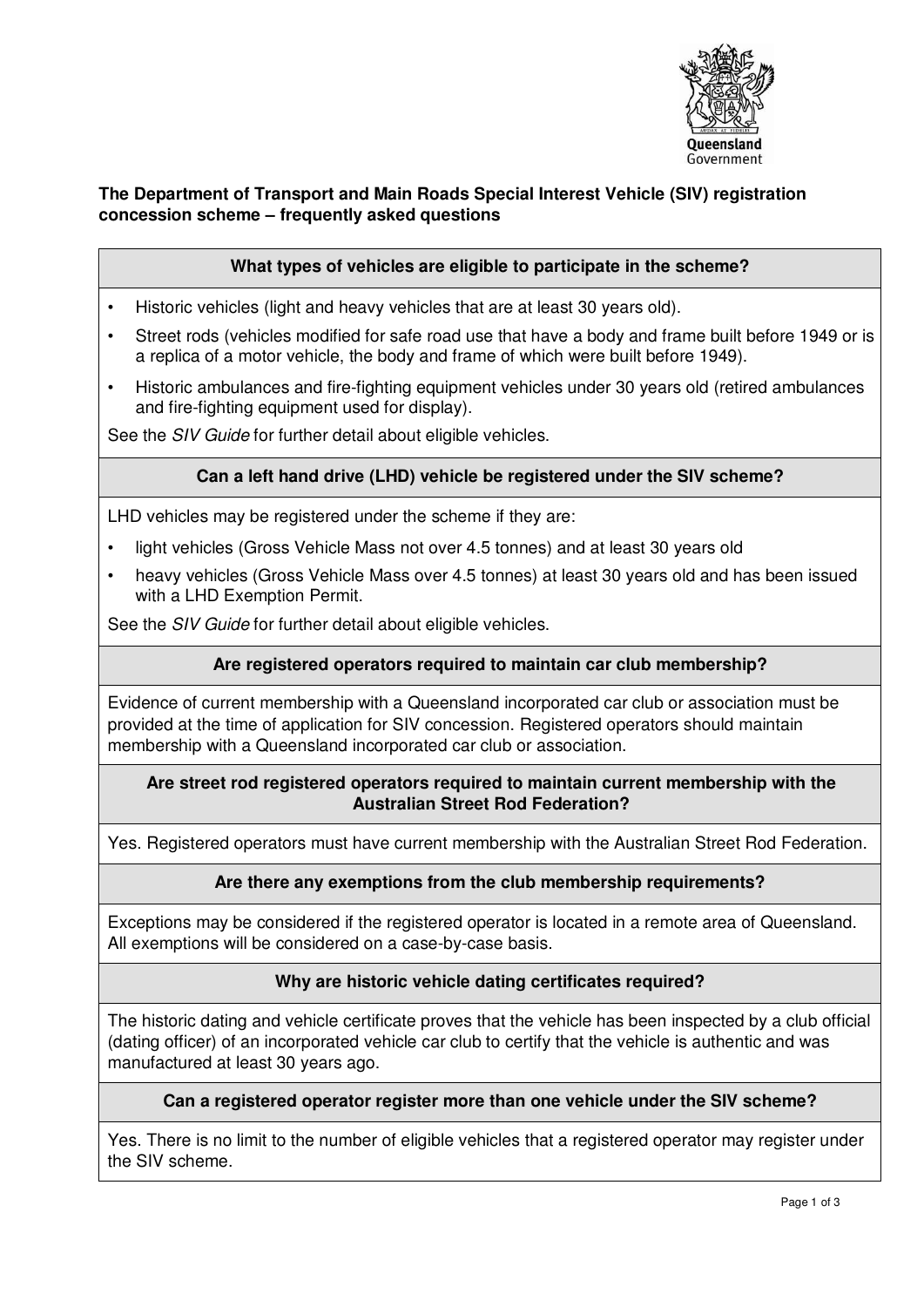# **Are vehicles registered under the SIV scheme recognised by other jurisdictions when vehicles visit on approved club events?**

Yes. Vehicles travelling to approved interstate club events can operate under the same conditions as they would in Queensland.

## **Does Queensland recognise SIV permits from other states?**

Yes. Temporary visitors who hold a valid authority or permit are able to use these vehicles in Queensland subject to the conditions of use where the vehicle is registered.

## **How far can I travel in order to have my car repaired?**

There is no distance restriction in these circumstances. However, travel for maintenance or repair must be reasonable and able to be justified by the registered operator.

## **Can I road test the vehicle after maintenance work to keep mechanical parts working?**

Travel is allowed within a radius of 15kms from where the vehicle is garaged. The purpose of the travel must be to road test the vehicle following repair or restoration, or for general vehicle maintenance and not for any other purpose. Such travel must be reasonable and able to be justified by the registered operator.

# **What are the registration plate options for SIVs?**

The standard registration plate issued to a vehicle registered under the SIV scheme is an S series plate. For those looking for an alternative to the S plate, Personalised Plates Queensland offer a range of personalised plate options. Visit ppq.com.au for more information.

### **What types of rallies or events can vehicles registered under the SIV scheme participate in?**

Registered operators can participate in events sanctioned by their car club. Events are usually listed in a club newsletter or on the club's website.

It is generally understood that a rally is a social event and describes a procession of special interest vehicles that may travel together for competition or to gather to meet at an agreed destination. This destination may be an advertised event such as a classic car show of historical vehicles, Motorfest, or simply a club run, but is not limited to these examples.

# **Can a SIV be used for ceremonial purposes such as weddings and formals?**

Yes, vehicles can be used for ceremonial purposes involving immediate family members or as part of a sanctioned club event.

### **Can a bus registered under the SIV scheme carry passengers?**

Buses are permitted to carry non-fare paying passengers for journeys (joy-rides) from an event and return, provided the length of the journey does not exceed 5kms.

### **What are the conditions for operating a SIV for funeral purposes?**

SIV registered vehicles can be used and displayed for funeral events.

It is understood that due to the nature of a funeral, there may not be enough time to include the funeral as an event on an official club newsletter or calendar or events.